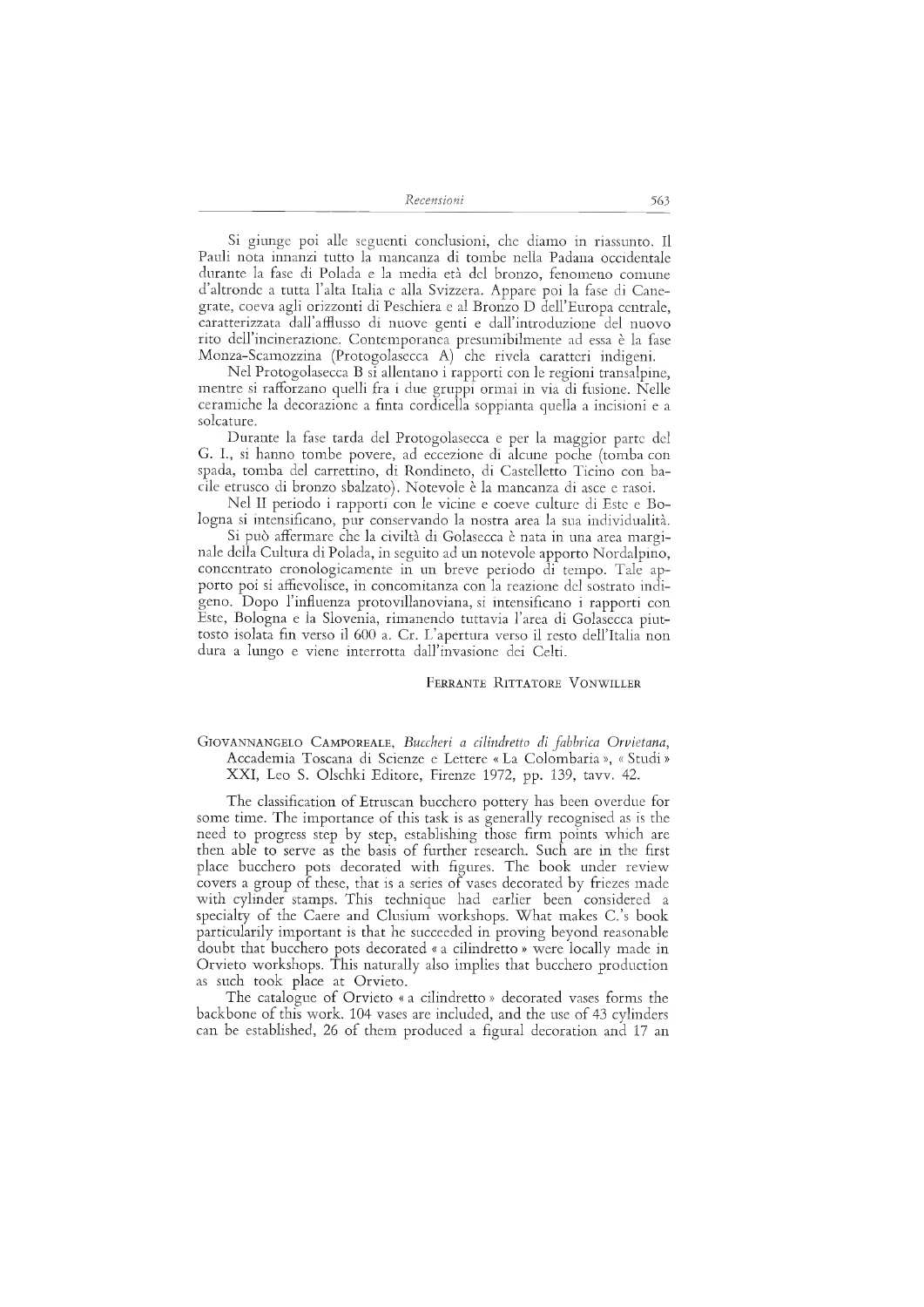ornamentai one. The description of the figures is followed by a thorough iconographie analysis, and, basing himself on available excavation data, as well as parallels in Etruscan art, occasionally Greek art as well, the author attempts to date each cylinder stamp. He concludes that Orvieto production lasted from the last quarter of the 7th century to the middle of the 6th.

The detailed work which aims to show what is peculiar to the cylinder stamps which produced the Orvieto friezes, the enumeration of the vaseshapes used, the list of cylinders sure to have been used in the same workshop, as well as that of those which can perhaps be attributed to the same master on the basis of stylistic evidence, are all of extraordinary importance, and so is the map showing the distribution of Orvieto vases with a rouletted frieze. In this way C. was able to establish not only that there was such a thing as an Orvieto production, but also a number of its characteristics which can serve as the basis for further research. The illustrative material supplementing detailed descriptions is of considerable help. This includes a print of every cylinder,  $-$  more than one being given for some  $-$  drawings of every vase-shape (pp. 110-111), a table showing the connections between certain shapes and cylinders (p. 113) as well as the map of the distribution of the Orvieto vases mentioned above (p. 119).

It can be deduced from this book that far fewer rouletted bucchero vases were produced in Orvieto workshops than either at Caere or Clusium, and roughly the same quantity as can be shown to have been produced at Tarquinia, but Tarquinian production, as far as we are aware today, lasted for a much shorter period than production at Orvieto. C. rightly draws attention to the fact that there must necessarily be gaps in the first attempt to collect this material and that it is likely that, as a result of the pubblication of this work, it will prove possible to find other vases that can be attributed to the Orvieto workshop. This is however hardly likely to produce sufficient evidence to alter the view that Orvieto bucchero workshops had a smaller capacity than those at Caere, Vulci or Tarquinia. What will certainly be necessary in order to establish this capacity is an examination, taking those vases that can certainly established as stemming from Orvieto on the basis of their rouletted decoration as a starting point, designed to show which undecorated bucchero vases can be considered as Orvieto work. It is obvious that those decorated with a frieze are merely a small part of the production of the Orvieto workshops.

One of the most essential points of C.'s work is the establishment of those criteria which allow one to attribute this or that rouletted vase to Orvieto with a high degree of certainty. Of the five characteristic features which he mentions, two only appear to be genuinely peculiar to Orvieto (p. 108): the «cornice» framing the frieze, and the placing of the frieze on the vase. Low relief work, clearly defined figures, and chiefly the onedirectional orientation of the figures are present in the rouletted relief work on the buccheros of the other Etruscan workshops at that time as well. The first mentioned two criteria are however pretty important in themselves, and so is their recognition. It adds to the importance of the first that C. is able to show in a manner that carries conviction that changes in the « cornices » permit the reconstruction of a certain chronological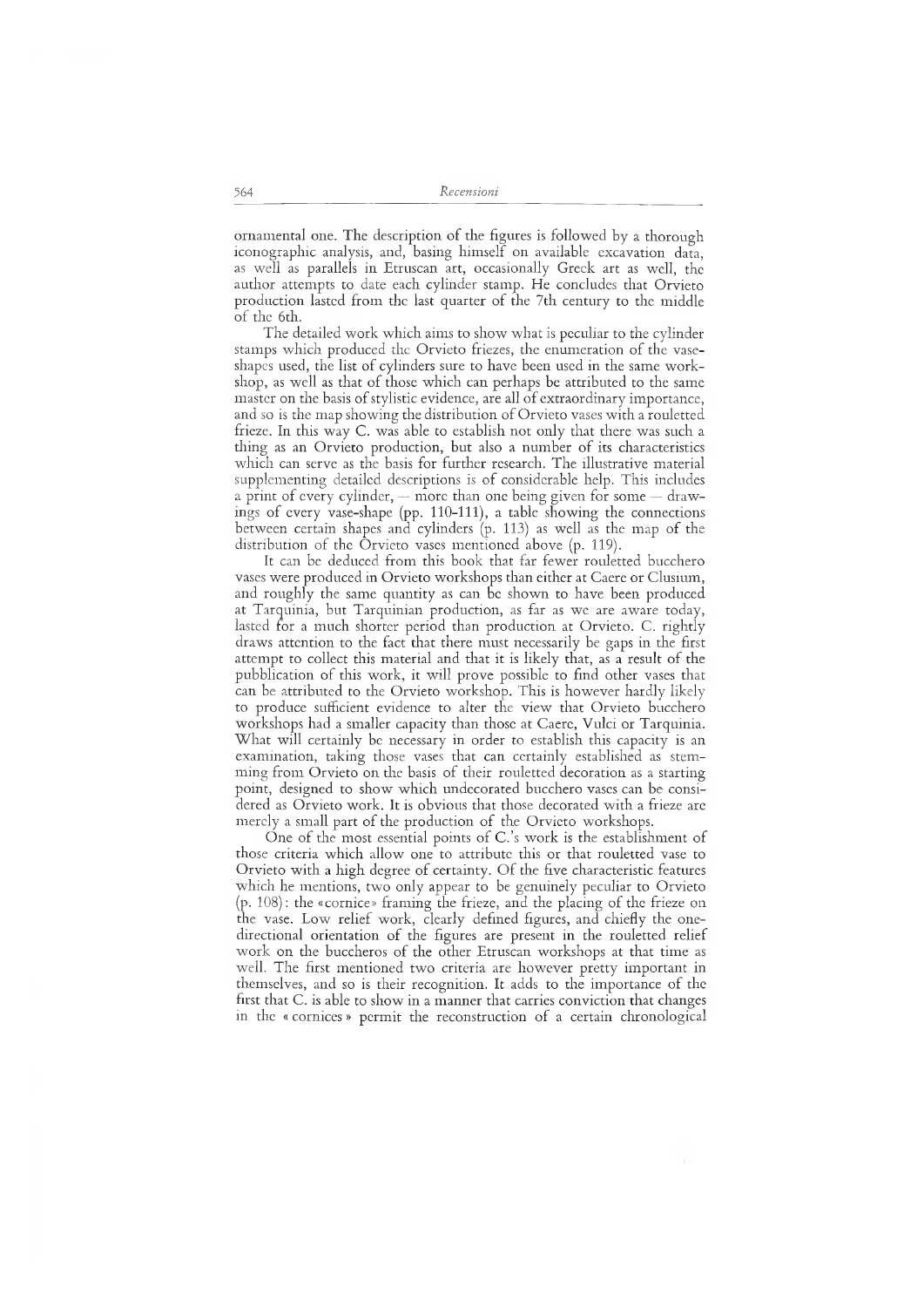*Recensioni* 565

development. The importance of the second lies in the fact that there is no doubt that there are vase-shapes which are peculiar to the Orvieto workshops. These include the « boccale con coperchio », the « olletta biansata » and the various forms of the « bicchiere » in the first place. It is certainly worthy of notice that the 43 friezes appear on 17 different vase-shapes (a low-stem variant of the chalice, such as *CVA, Gotha* 1, pl. 16,3 ought to be added to C.'s list), which is totally unlike the position in the Caere or Tarquinia workshops. The overwhelming proportion of friezes are found on only two shapes each in Caere and Clusium, and on one in Tarquinia. This suggests that rouletted decoration on Orvieto bucchero vases was more of an occasional and improvised nature than was the case in the other three workshops.

Individual cylinder-stamps can in the overwhelming majority of the cases only be dated on the basis of comparison with pieces belonging to other genres. The legitimacy of this method is beyond doubt on principle, but the result can only convince if the similarities are truly clear to the eye. In more than one case this cannot be said about C.'s comparisons, particularily regarding the most frequently cited Etrusco-Corinthian vases. The Etrusco-Corinthian parallels mentioned in connection with friezes 1., 3., 4., 10., 12. and 14. are contingent, and not stylistic ones: neither the vases of the «polychrome» masters, nor those of the Bearded Sphinx Painter or of the Cycle of *Olpai* are close enough to the Orvieto friezes to allow the relationship to serve as a basis for dating. The relationship with the « miniaturist » branch of the « Anforoni Squamati » Group is much closer: of all the Etrusco-Corinthian vases these are most like the Orvieto friezes (cfr. for example E. POTTIER, Vases antiques du Louvre II, Paris 1901, pl. 55, E 744; *CVA, Roma, Musei Capitolini* 2, tav. 10, 1-2; *Finarte,* Milano, Catal. 1970, no. 25, tav. 7; *Handbook of the Collections in the W. Rockhill Nelson Gallery ofArt and Μ. Atkins Museum ofFine Arts,* Kansas City 1959, p. 27). The vases of the «Anforoni Squamati» Group were made in a Caere workshop at the close of the 7th and early in the 6th centuries. This suggests that the dating proposed by C. is sound, though on occasion perhaps a little too late. It is important to remember however that the Orvieto friezes are far more closely related stylistically to Caere than to Vulci vases. It seems that the Orvieto masters showed little sympathy for the qualities of the Vulci vase painting of their time; in addition to the already mentioned relationship to the Caere vases, they are much closer to the Tarquinia vases which are more provincial variants of those of Vulci. The disk-shaped filling ornament on the back of the animals on frieze 12 for instance is a typically Tarquinian peculiarity. It is certainly clear that the Orvieto friezes do not form a school or trend that can be clearly set apart from those of other major Etruscan centres. The style of friezes considered to be contemporary is not uniform, though the majority are inclined to a certain extent to simplify the depicted figures, as well as to a more rigid and angular presentation of types taken from the orientalizing style, which at times become abstracted in a linear way (Frieze 24 is an extreme example). This trend was apparently strengthened in the course of time, so that Orvieto friezes, around the middle of the 6th century, came close to that splinter-like and angular manner of presentation which